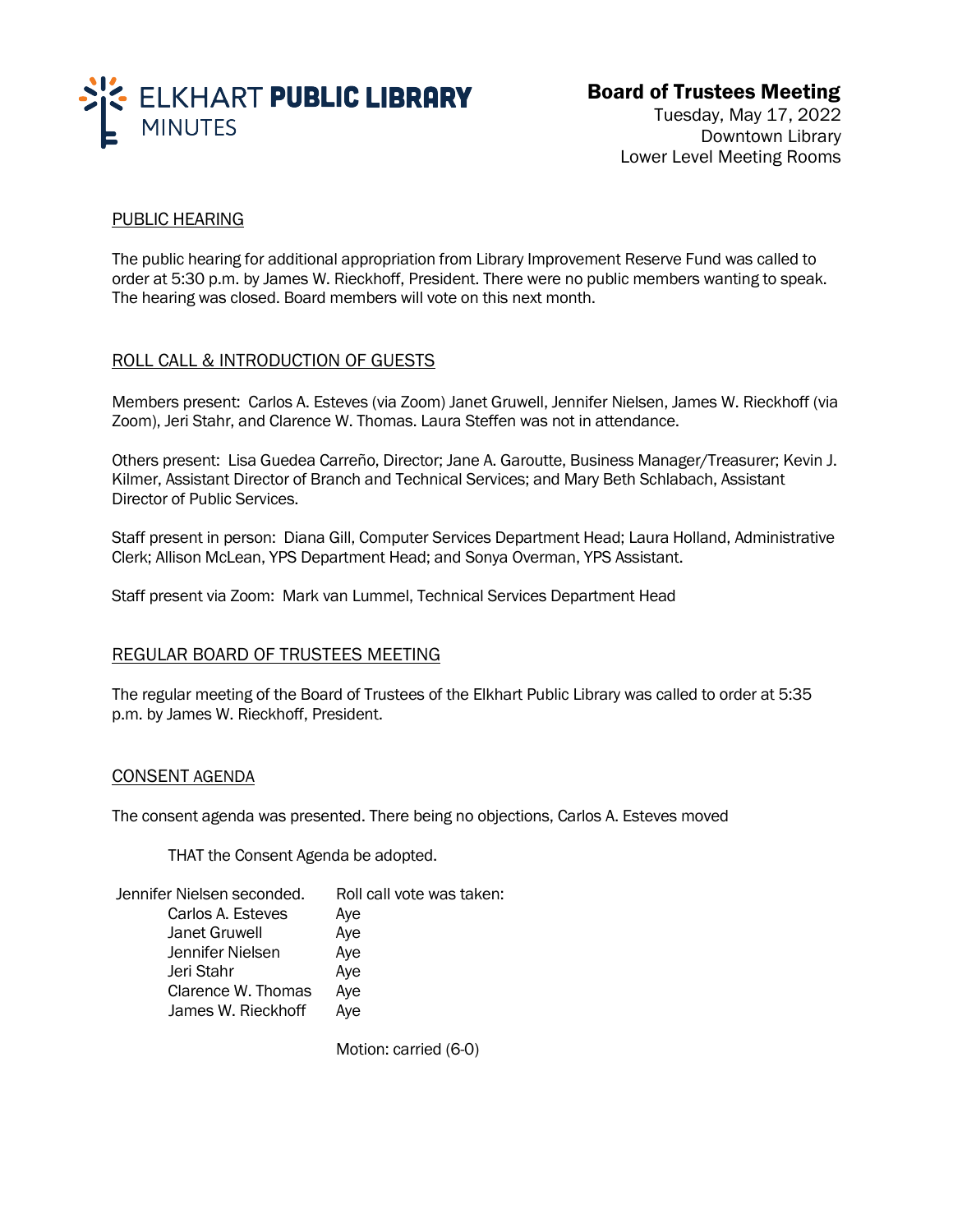Lisa Guedea Carreño, Director, pointed out that Laura Steffen, secretary, was not present. Jennifer Nielsen agreed to act as the interim secretary.

#### PRESIDENT'S BUSINESS

James W. Rieckhoff, President, noted that he is seeking three trustees to fill the director review committee and two to be on the board nominating committee. He stated that he is hoping to have a combination of both members new to these committee positions and those with experience. He requested board members contact him in the next couple of weeks to volunteer.

Kevin Kilmer, Assistant Director of Branch and Technical Services, administered the Oath of Office to reappointed board member for Concord Community Schools, Janet Gruwell.

#### DIRECTOR'S REPORT

Lisa Guedea Carreño, Director, reviewed items from her written report:

- Board members were given printed copies of the Summer 2022 talking points. These were also part of the electronic board packet.
- Ribbon cutting for the Dunlap Branch will be June 14<sup>th</sup> at 4pm. Leaders from local government, business, schools, and the community will be invited to attend.
- "Culture wars" on book banning are continuing. A group of organizations have joined the "Unite Against Book Bans." Possible ways to help reassure concerned community members were discussed.
- Newspaper articles were shared including a front-page story in the Elkhart Truth on Cleveland Branch's ribbon cutting and Goshen News on the Curbside Concerts.

Allison McLean, YPS Department Head and Sonya Overman, YPS Assistant, presented information on the development of the Growing Readers Program. There have been multiple requests by patrons for more help with their children's reading skills, and this is one of EPL's Strategic Planning Goals {Strategic Initiative #1: Help Every Child Read and Succeed by Grade 3 – Goal #5: Develop Strategies to Improve iREAD Test Scores]. This program is based in part on a similar program Allison observed at Muncie Public Library and was developed and tailored to EPL in consultation with Sonya, who has 26 years of relevant experience in education. The program currently assists children ages 3 – 8 by meeting for half an hour once a week with both the parent and child present. Literacy training includes vocabulary, reading, and homework activities, and the parent learns how to support and reinforce their child's progress at home.

The first 10 weeks of the program have produced measurable results: eight of the 25 students served reached their reading level goals and "graduated" from the program. There is great interest in this program, with 40 children presently on the waitlist. We hope to be able to work out the logistics and funding to expand the program in the future.

#### UNFINISHED BUSINESS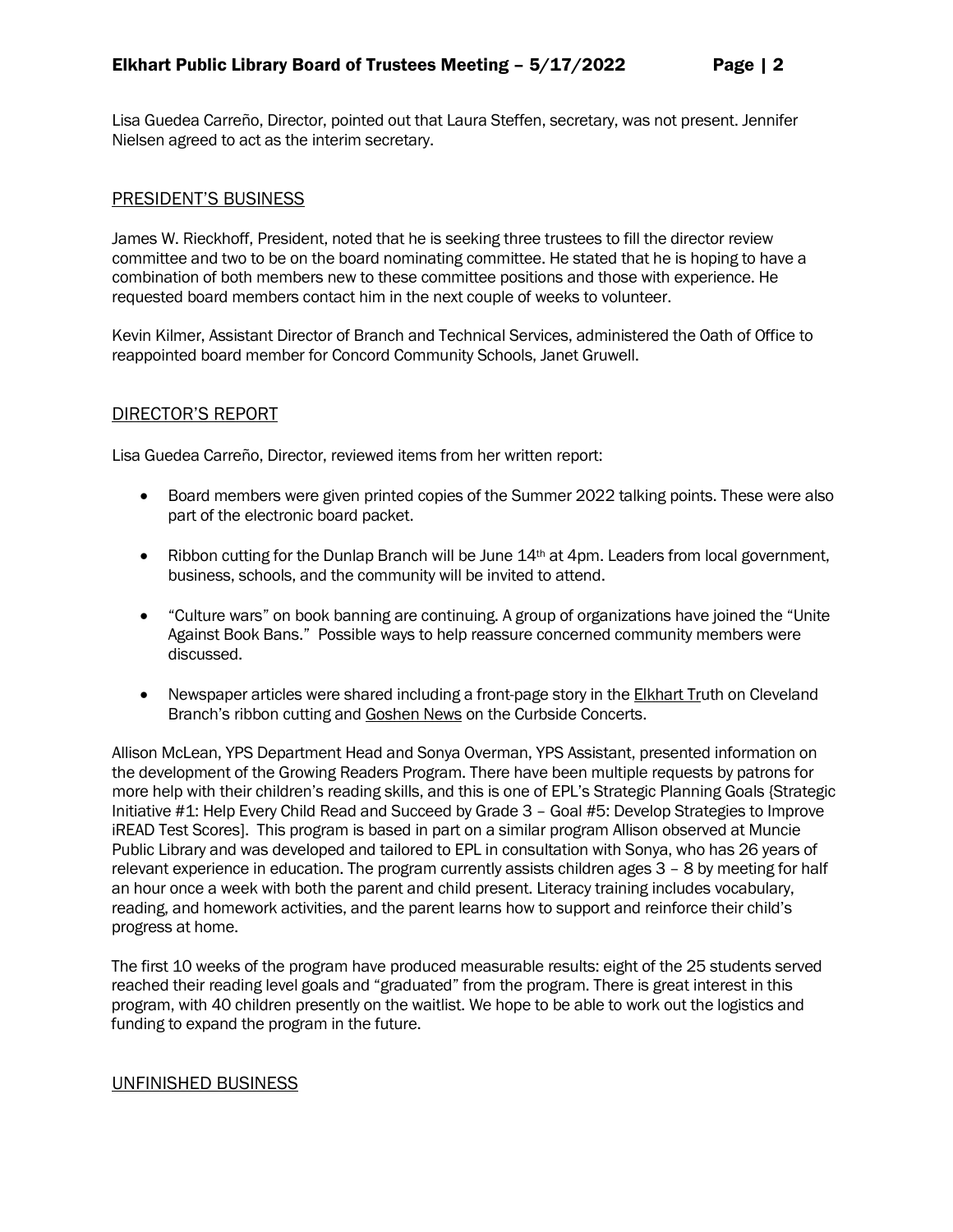## Unattended Children Policy

James W. Rieckhoff, President stated that the Unattended Children Policy was ready to be discussed. There being no objections, Jeri Stahr moved

THAT the Unattended Children Policy be adopted.

Janet Gruwell seconded. Roll call vote was taken:

| Carlos A. Esteves    | Aye |
|----------------------|-----|
| <b>Janet Gruwell</b> | Aye |
| Jennifer Nielsen     | Aye |
| Jeri Stahr           | Aye |
| Clarence W. Thomas   | Aye |
| James W. Rieckhoff   | Aye |
|                      |     |

Motion: carried (6-0)

#### Conflict and Grievance Resolution Policy

James W. Rieckhoff, President stated that the revised Conflict and Grievance Resolution Policy was ready to be discussed. There being no objections, Jeri Stahr moved

THAT the Conflict and Grievance Resolution Policy be adopted.

Jennifer Nielsen seconded. Roll call vote was taken:

| Carlos A. Esteves    | Aye |
|----------------------|-----|
| <b>Janet Gruwell</b> | Aye |
| Jennifer Nielsen     | Aye |
| Jeri Stahr           | Aye |
| Clarence W. Thomas   | Aye |
| James W. Rieckhoff   | Aye |

Motion: carried (6-0)

# NEW BUSINESS

#### Fax Fee Proposal

Lisa Guedea Carreño, Director, reviewed data on faxes. Key points: (1) EPL is bringing in more money from faxing charges than the actual costs of equipment, software, supplies, etc., (2) most faxes are sent to government offices (many of which are social service agencies) and medical facilities, and (3) the nature of much of the fax usage suggests that EPL's fax services are used by some of the library's most financially-vulnerable patrons. Allowing faxing without a fee would require the library to absorb approximately \$2,100 per year in expenses, which can be offset by cost-saving measures in other areas. It would also save staff time at the branches, as employees would no longer need to collect and record payments. There being no objections, Clarence W. Thomas moved

THAT the Fax Fee Proposal be adopted.

Jeri Star seconded. Roll call vote was taken: